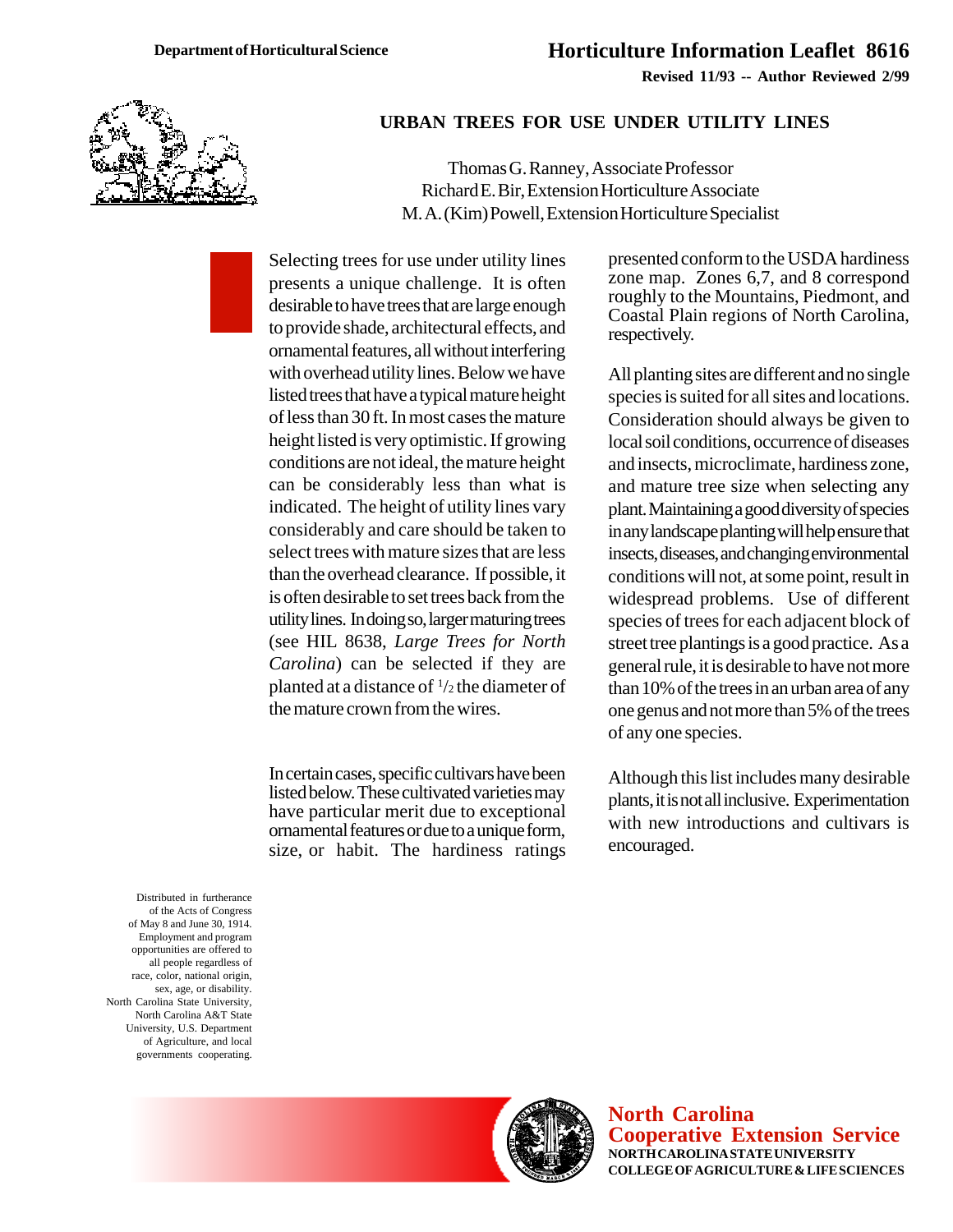| <b>Species</b>                                     | Cultivar(s)                                                                                                   | <b>Hardiness</b><br><b>Zones</b>                | <b>Mature</b><br>Ht/Wd<br>(f <sup>t</sup> ) | Form                                             | <b>Special</b><br><b>Considerations/</b><br><b>Limitations</b>                                                                                    |
|----------------------------------------------------|---------------------------------------------------------------------------------------------------------------|-------------------------------------------------|---------------------------------------------|--------------------------------------------------|---------------------------------------------------------------------------------------------------------------------------------------------------|
| Acer buergeranum                                   | limited availability<br>of cultivars                                                                          | $5 - 8$                                         | 30/30                                       | oval rounded                                     | Very adaptable, no substantial problems.                                                                                                          |
| Acer ginnala<br>Amur Maple                         | 'Flame'<br>var. smenowii                                                                                      | $2 - 7$<br>$2 - 7$                              | 25/25<br>15/15                              | rounded                                          | Leaf spot and Verticillium wilt have been<br>reported.                                                                                            |
| Acer griseum<br>Paperbark Maple                    | limited availability<br>of cultivars                                                                          | $4 - 7$                                         | 30/25                                       | oval                                             | Exfoliating bark, slow grower, no serious<br>problems. Best in well-drained sites.                                                                |
| Acer leucoderme<br>Chalkbark Maple                 | limited availability<br>of cultivars                                                                          | $5-9$                                           | 30/25                                       | oval rounded                                     | Good fall color, tolerates dryness. Avoid<br>poorly drained sites.                                                                                |
| Acer nikoense<br>Nikko Maple                       | limited availability<br>of cultivars                                                                          | $5 - 7$                                         | 25/25                                       | vase/round                                       | Good fall color, slow growing, does best<br>on well-drained sites.                                                                                |
| Acer palmatum<br>Japanese Maple                    | 'Bloodgood'<br>'Crimson Queen'<br>'Sango Kaku'                                                                | $6 - 8$<br>$6 - 8$<br>$6 - 8$                   | 20/20<br>10/13<br>22/18                     | rounded<br>globe<br>globe                        | Require well-drained, but moist soil<br>conditions. Slow growing and expensive.                                                                   |
| Acer platanoides<br>Norway Maple                   | 'Globosum'                                                                                                    | $4-6$                                           | 15/18                                       | globose                                          | Tolerates urban conditions. Shallow roots<br>and various disease and insects are<br>reported.                                                     |
| Acer tataricum<br><b>Tatarian Maple</b>            | 'Rubrum'                                                                                                      | $3 - 7$                                         | 20/15                                       | rounded                                          | Must train/prune to tree form, good fall<br>color.                                                                                                |
| Acer triflorum<br>Three-flower Maple               | limited availability<br>of cultivars                                                                          | $5 - 7$                                         | 30/30                                       | upright/<br>rounded                              | Good bark, foliage, and fall color. Needs<br>low pH.                                                                                              |
| Acer truncatum<br>Purpleblow Maple                 | limited availability<br>of cultivars                                                                          | $4-8$                                           | 25/20                                       | round headed<br>tree                             | Good fall color. Tolerates dry conditions.<br>Tar spot has been reported.                                                                         |
| Amelanchier spp.<br>Serviceberry                   | 'Autumn Brilliance'<br>'Princess Diana'<br>'Robin Hill'<br>Spring Glory™<br>$\mathrm{Tradition}^{\mathrm{m}}$ | $4 - 7$<br>4-7<br>$4 - 7$<br>$4 - 7$<br>$4 - 7$ | 25/20<br>25/20<br>30/15<br>15/10<br>30/15   | ovate<br>rounded<br>ovate<br>ovate<br>ovate      | White flowers, good fall color, fruit is good<br>wildlife food. Fire blight, lace bugs, and<br>mites can be problems. Tolerates partial<br>shade. |
| Caragana<br>arborescens<br>Siberian Peashrub       | species<br>'Sutherland'                                                                                       | $2-6$<br>$2-6$                                  | 20/18<br>20/12                              | oval<br>upright                                  | Stress tolerant, yellow flowers (May).<br>Leaf-hoppers can be a problem.                                                                          |
| Cercis canadensis<br>Eastern Redbud                | species<br>var. alba<br>'Forest Pansy'<br>'Flame'                                                             | 4-9<br>4-9<br>6-9<br>$5-9$                      | 25/25<br>25/25<br>25/25<br>25/25            | spreading<br>spreading<br>spreading<br>spreading | Requires adequate drainage, tolerates<br>some shade. Canker disease can be a<br>problem.                                                          |
| Cercis canadensis<br>ssp. texensis<br>Texas Redbud | 'Oklahoma'<br>'Texas White'                                                                                   | 7-9<br>$7-9$                                    | 18/18<br>18/18                              | spreading<br>spreading                           | Large flowers, thick leathery leaves.<br>Canker disease can be a problem.                                                                         |
| Cornus kousa<br>Kousa Dogwood                      | 'Milky Way Select'                                                                                            | $5 - 8$                                         | 20/20                                       | rounded                                          | Tolerates part shade. Good flowers, fruit<br>and fall color.                                                                                      |
| Cotinus coggygria<br>Smoketree                     | 'Daydream'                                                                                                    | $5 - 8$                                         | 15/15                                       | open                                             | Adaptable, Verticillium wilt.                                                                                                                     |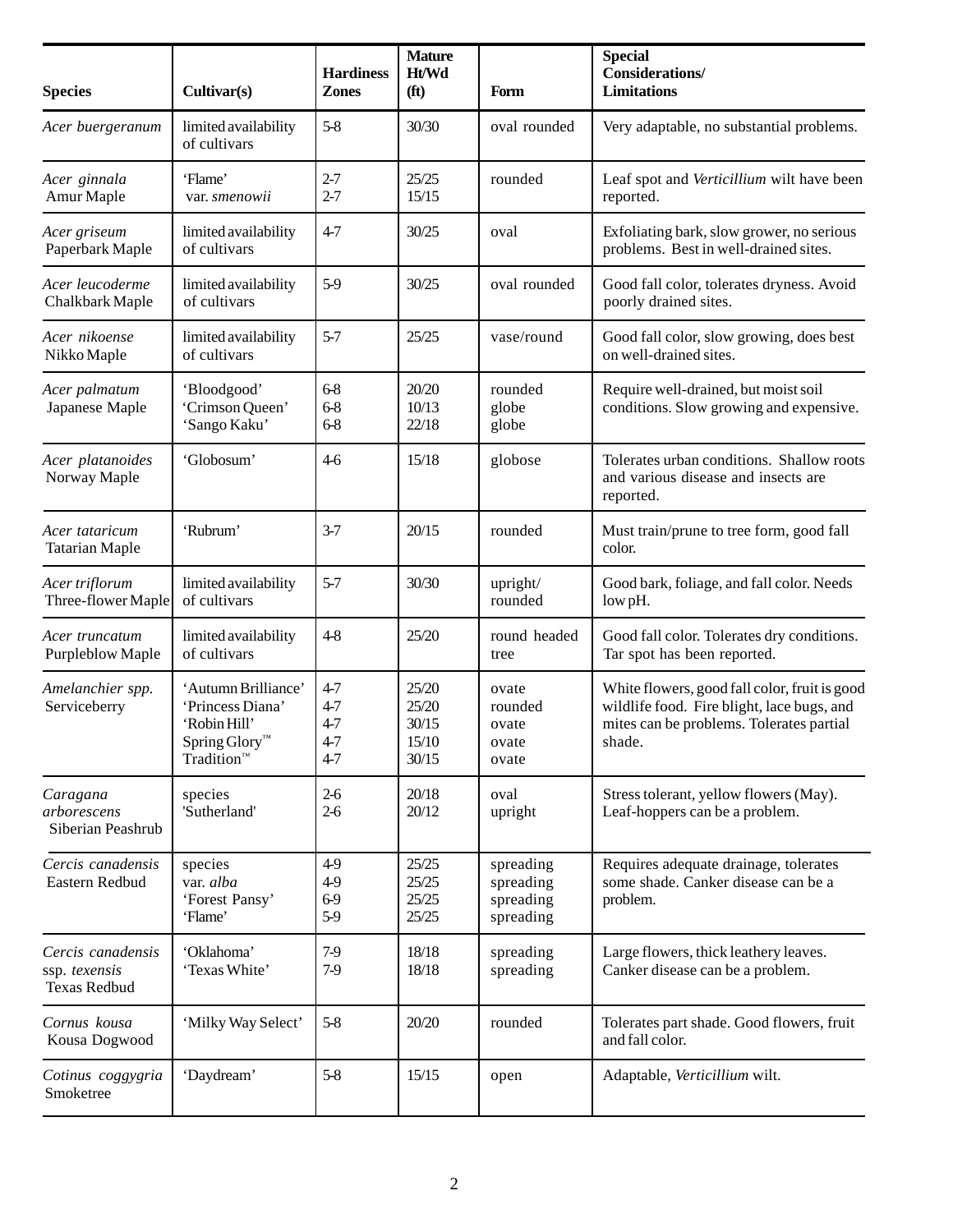| <b>Species</b>                                     | Cultivar(s)                                                           | <b>Hardiness</b><br><b>Zones</b>                    | <b>Mature</b><br>Ht/Wd<br>(f <sup>t</sup> )        | Form                                                   | <b>Special</b><br><b>Considerations/</b><br><b>Limitations</b>                                                                                                                                     |
|----------------------------------------------------|-----------------------------------------------------------------------|-----------------------------------------------------|----------------------------------------------------|--------------------------------------------------------|----------------------------------------------------------------------------------------------------------------------------------------------------------------------------------------------------|
| Cotinus obovatus<br>American Smoketree             | limited availability<br>of cultivars                                  | $4 - 8$                                             | 25/25                                              | rounded                                                | Excellent fall color.                                                                                                                                                                              |
| Crataegus viridis<br>Green Hawthorn                | 'Winter King'                                                         | $4 - 7$                                             | 30/30                                              | rounded vase                                           | Tolerates dry soils and poor drainage.                                                                                                                                                             |
| Tetradium daniellii*<br>Korean Evodia              | limited availability<br>of cultivars                                  | $4-8$                                               | 30/30                                              | rounded                                                | Adaptable, dark lustrous foliage, white<br>flowers in July.                                                                                                                                        |
| Heptacodium<br>miconioides<br>Seven-Sons Flower    | limited availability<br>of cultivars                                  | $6 - 8$                                             | 20/10                                              | open vase                                              | Autumn flowering, needs to be pruned/<br>trained to tree form.                                                                                                                                     |
| Hovenia dulcis <sup>*</sup><br>Japanese Raisintree | limited availability<br>of cultivars                                  | $6 - 7$                                             | 30/20                                              | oval                                                   | No serious problems, adaptable.                                                                                                                                                                    |
| Ilex spp.<br>Hollies                               | 'East Palatka'<br>'Foster's #2'<br>'Nellie R. Stevens'                | $7-9$<br>6-9<br>6-9                                 | 25/15<br>25/12<br>25/15                            | pyramidal<br>pyramidal<br>broad pyr.                   | No serious problems. Tolerates dry soils<br>and pollution.                                                                                                                                         |
| Lagerstroemia spp.<br>Crapemyrtle                  | 'Apalachee'<br>'Osage'<br>'Sioux'<br>'Yuma'<br>'Choctaw'<br>'Natchez' | $7-9$<br>7-9<br>7-9<br>$7-9$<br>$7-9$<br>$7-9$      | 15/12<br>15/12<br>15/12<br>15/12<br>20/20<br>25/20 | upright<br>arching<br>vase<br>vase<br>vase<br>vase     | Adaptable. Aphids can be a problem on<br>certain cultivars. See HIL 8642,<br>Crapemyrtles for North Carolina, for<br>more information.                                                             |
| Maackia amurensis'<br>Amur Maackia                 | limited availability<br>of cultivars                                  | $3 - 7$                                             | 30/30                                              | round                                                  | White flowers in June, exfoliating bark,<br>adaptable.                                                                                                                                             |
| Magnolia spp.<br>Magnolia                          | 'Ann'<br>'Ballerina'<br>'Betty'<br>'Merrill'<br>stellata              | $5 - 8$<br>$3 - 8$<br>$5 - 8$<br>$3 - 8$<br>$5 - 8$ | 20/15<br>20/20<br>20/15<br>25/25<br>20/15          | upright<br>rounded<br>upright<br>rounded<br>rounded    | Best on moist but well-drained soils.                                                                                                                                                              |
| Malus spp.<br>Flowering<br>Crabapple               | 'Adirondack'<br>'David'<br>floribunda<br>'Prairifire'<br>Sugar Tyme®  | $4 - 8$<br>$4 - 8$<br>$4 - 8$<br>$4 - 8$<br>$4 - 8$ | 18/10<br>12/12<br>18/25<br>20/20<br>18/15          | upright<br>rouneded<br>horizontal<br>spreading<br>oval | These varieties are recommended based<br>on superior ornamental merit as well as<br>good disease resistance. See HIL 8613,<br>Superior Crabapple Trees for the<br>Landscape, for more information. |
| Myrica cerifera<br>Southern<br>Waxmyrtle           | limited availability<br>of cultivars                                  | $7-9$                                               | 20/20                                              | upright/<br>rounded                                    | Can be trained/pruned to a tree form.<br>Tolerates salt. Anthracnos can be a<br>problem.                                                                                                           |
| Prunus caroliniana<br>Carolina<br>Cherrylaurel     | limited availability<br>of cultivars                                  | $7-10$                                              | 20/15                                              | oval                                                   | Can be trained/pruned to a tree form.<br>Leaf spot. Best on well-drained soils.                                                                                                                    |
| Prunus cerasifera<br>Cherry Plum                   | 'Krauter Vesuvius'<br>'Thundercloud'                                  | $5 - 8$<br>$5 - 8$                                  | 20/15<br>20/20                                     | oval<br>rouned                                         | Purple foliage. More tolerant of poor<br>drainage than other Prunus spp.                                                                                                                           |
| Prunus mume<br>Japanese Apricot                    | over 250 cultivars                                                    | 6-9                                                 | 20/20                                              | rounded                                                | Winter flowering. Best on well-drained<br>sites.                                                                                                                                                   |
| Prunus serrulata<br>Japanese Cherry                | 'Amanogawa'<br>'Shogetsu'                                             | $6 - 8$<br>$6 - 8$                                  | 25/8<br>18/18                                      | columnar<br>rounded                                    | Best on well-drained sites. Japanese<br>beetles, root rot.                                                                                                                                         |